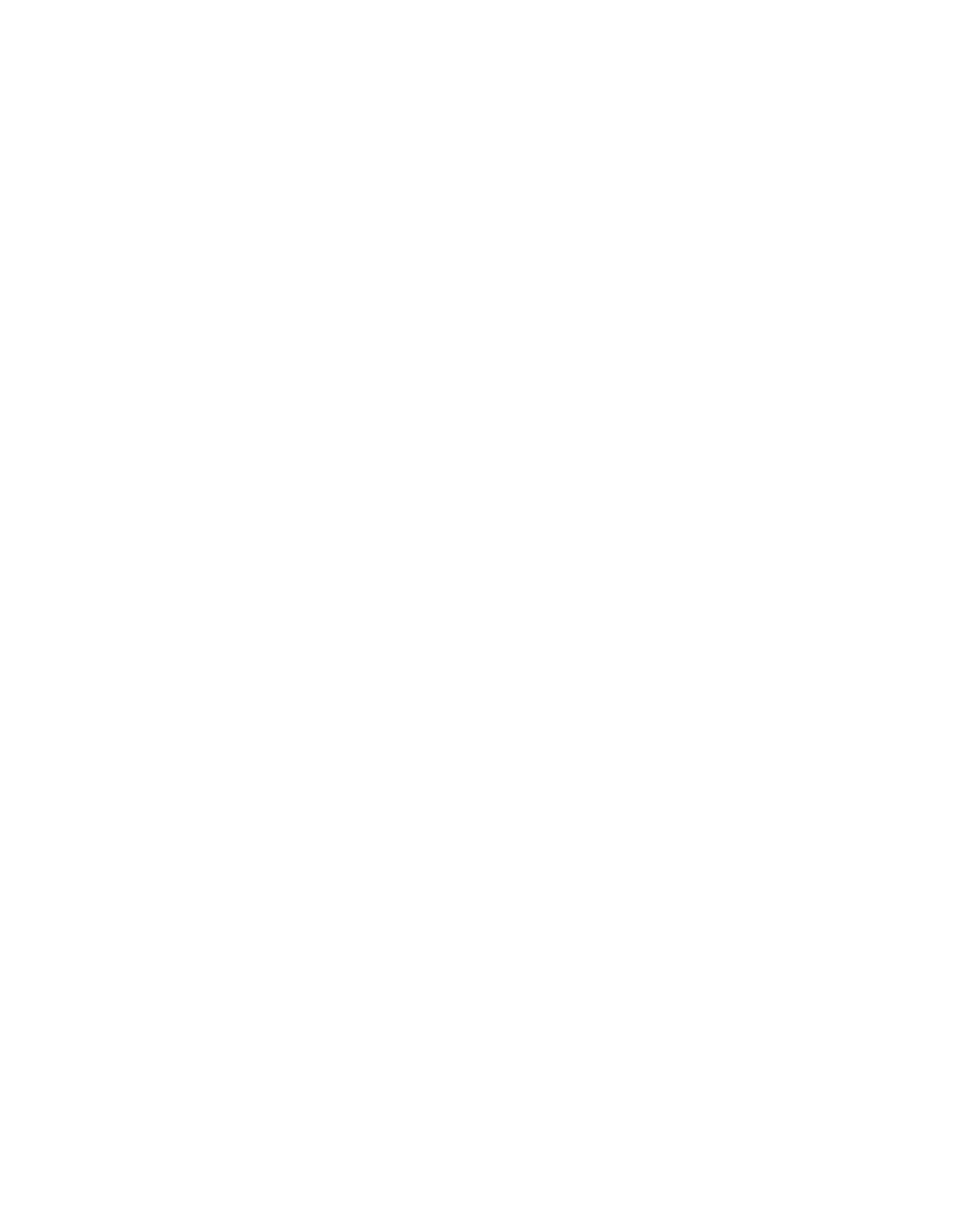with progression of disease, a history of exacerbations, poorer health related-quality of life, elevated white blood cell counts and a history of heartburn [10]. Understanding the mechanism underlying exacerbation frequency may lead to improved preventive therapies.

# **DIAGNOSIS**

 The lack of an agreed upon (or consensus) classification as to COPD exacerbations, and signs and symptoms common to other conditions, complicates diagnosis. Differential diagnosis is thus important to correctly identify an exacerbation of COPD in respect of possibly confounding history and physical signs. Radiography can assist in ruling out pneumonia and pneumothorax, while electrocardiography is useful to eliminate diagnosis of right ventricular hypertrophy, arrhythmia, or ischemia [5].

 However, in regular practice, NPs and PAs can play a leading role by administering screening questionnaires at presentation. These should be used routinely to assess risk factors and medical history, including genetic predisposition to underlying COPD [28]. The ATS/ERS guidelines suggest a number of elements to assist in the evaluation and diagnosis of exacerbations, based on clinical history, physical findings, and laboratory diagnostic procedures [17]. In addition, the GOLD guidelines recommend monitoring symptom patterns and appropriateness of current pharmacologic treatments. Symptom patterns of particular importance are increased dyspnea and more "winter colds," exacerbation or respiratory disorder–related hospitalization, and presence of comorbidities that may restrict activity [5].

 Measurement of arterial blood gases is important in determining the severity of an exacerbation [5]. This can be enhanced by monitoring blood oxygenation *via* pulse oximetry, with change from baseline established by prior lung function and laboratory tests in patients known to have COPD, and assessing severity of symptoms (e.g. change in sputum volume or color, use of accessory respiratory muscles, paradoxical chest wall movements, onset of peripheral edema, somnolence, cyanosis and signs of right heart failure) in patients experiencing exacerbations [5]. Although spirometry is recommended to diagnose and stage stable COPD cases (Table **1**) [5], pulmonary function testing is not recommended for patients in the midst of an exacerbation, as it shows only a weak correlation with arterial blood gases.

Specific systemic biomarkers are beginning to be

identified in association with exacerbations and their recurrence; for example, patients who experience frequent exacerbations have been found to have significantly higher levels of serum IL-6 and C-reactive protein (CRP) during their recovery period after an exacerbation, and high serum CRP concentrations measured 14 days after an index exacerbation can predict recurrent exacerbations within 50 days [12]. Other known risk factors for relapse are listed in Fig. (**1**) [5, 21, 22].

## **Treatment**

 Nurse practitioners and PAs should work collaboratively with the healthcare team, patient and family members to achieve evidence based, short and long term outcomes in patients with COPD including prevention and early and effective management of exacerbations. A treatment algorithm encompassing pharmacologic and nonpharmacologic strategies is presented in Fig. (**2**) [29]. Milder exacerbations may respond to an increase in the dose and/or frequency of existing bronchodilator therapy [5]. It is important to emphasize that exacerbation severity does not always equal severity of the underlying disease (e.g. individuals with mild COPD may experience an acute sentinel event whereas the opposite may be true for patients with severe disease) [29].

 Fig. (**2**) [29] shows both treatment of acute exacerbations (using short-acting bronchodilators (example in Table **2**) [5, 23, 30] and other agents to prevent relapse and rehospitalization) and post-exacerbation management (using maintenance pharmacotherapies (examples in Table **2**) [5, 23, 30] and non-pharmacologic strategies to prevent future exacerbations and interrupt pulmonary decline).

## **Acute Exacerbations**

 Increasing the dose and frequency of short-acting bronchodilators is a necessary first step in the treatment of acute exacerbations, with the addition of oral corticosteroids for individuals unresponsive to the first intervention [29]. Changes in sputum characteristics may necessitate the addition of antibiotics appropriate to the causative bacterial pathogen (e.g. anti-pseudomonal  $\beta$ -lactams may be needed if *Pseudomonas* spp. are present, as is sometimes the case with severe exacerbations) [5]. However, it should be noted that in many cases the etiology cannot be confirmed, due to colonization, and thus even when bacteria are cultured from samples, this may not prove to be beneficial prior to initiating treatment. However, when a causative organism can be identified, individual, local and regional antibiotic-

| <b>Stage</b>     | FEV <sub>1</sub> /FVC | FEV <sub>1</sub> Predicted                                        | <b>General COPD Symptoms</b>                                                                                                   |
|------------------|-----------------------|-------------------------------------------------------------------|--------------------------------------------------------------------------------------------------------------------------------|
| I (mild)         | < 0.7                 | $>80\%$                                                           | Chronic cough or sputum production may be present (but not always)                                                             |
| II (moderate)    | < 0.7                 | $50\% \geq FEV_1 \leq 80\%$                                       | Exertional dyspnea develops (cough and sputum production sometimes)<br>present); some patients may have frequent exacerbations |
| III (severe)     | < 0.7                 | $30\% \geq FEV_1 \leq 50\%$                                       | Greater exertional dyspnea, fatigue and repeated exacerbations                                                                 |
| IV (very severe) | < 0.7                 | $FEV_1$ <30% or 50% predicted plus<br>chronic respiratory failure | Symptoms worsen; potentially life-threatening exacerbations                                                                    |

**Table 1. Disease Staging and General Symptomsa**

FEV<sub>1</sub>=forced expiratory volume in 1 second; FVC=forced vital capacity; COPD=chronic obstructive pulmonary disease. Please refer to reference [5] as cited in text.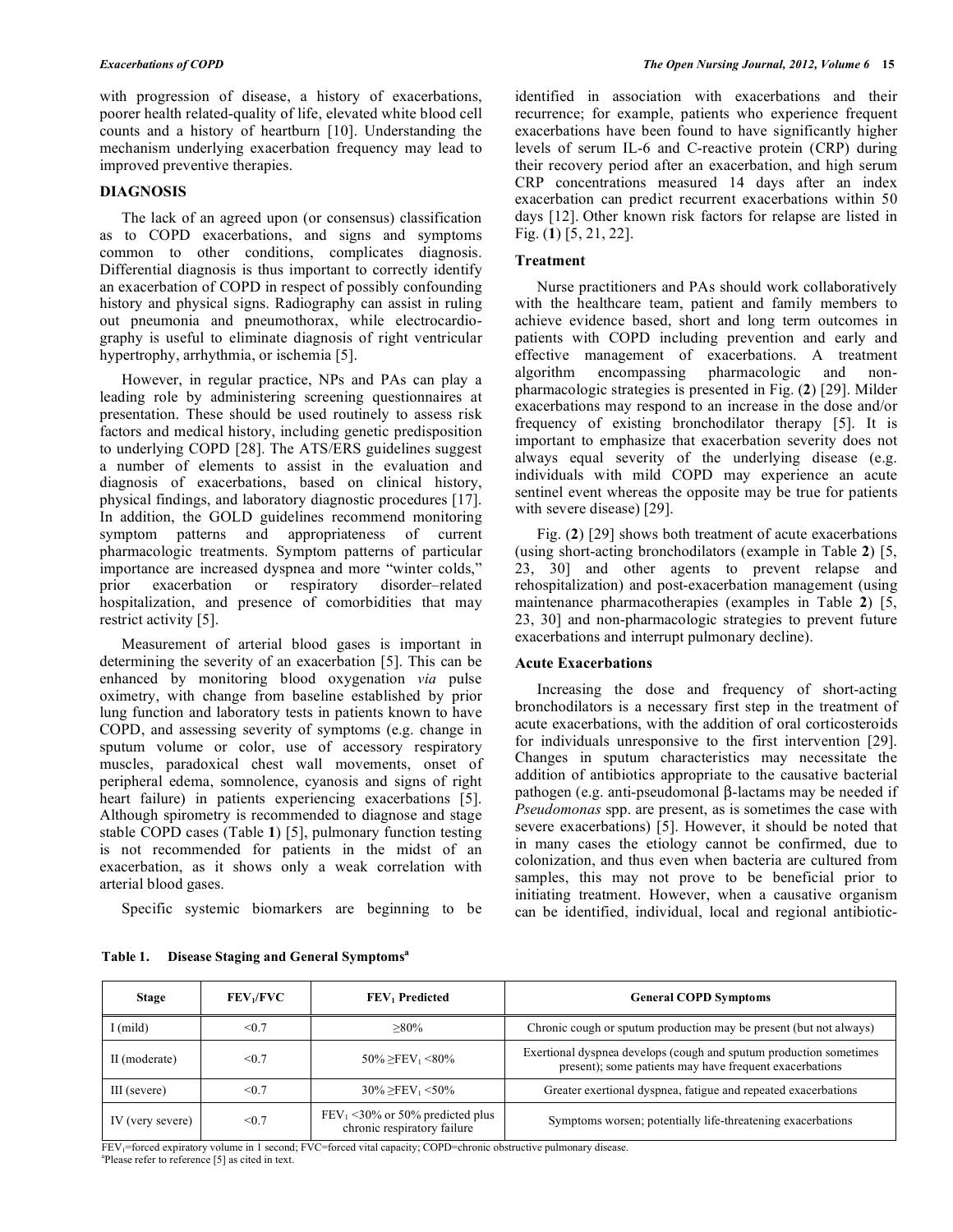Reproduced with permission from Biomed Central, http://creativecommons.org/licenses/by/3.0/). a Please refer to reference [29] as cited in text.

Fig. (2). Treatment algorithm for exacerbations.<sup>a</sup>

resistance patterns, as well as drug availability, side effects and treatment duration are important considerations in the selection of an antibiotic [5, 29]. Thus far, the prophylactic use of antibiotics for prevention of exacerbations has not been tested in real-world settings. Additional interventions, such as theophylline, may be required in selected cases where the clinical response to treatment is incomplete [29]. However, the use of theophylline is subject to the need for close monitoring of serum levels because of known side effects and pharmacokinetic interactions with other medication. An increased dosage may be required in patients who continue to smoke and in patients taking medications that are eliminated hepatically. A dosage reduction is necessary in patients with hepatic failure or congestive heart failure, and in those patients receiving, among other medications, macrolide antibiotics, quinolone antibiotics, allopurinol, oral contraceptives, and histamine  $H_2$ -receptor blocking agents [31]. Furthermore, monitoring serum theophylline levels following dosage adjustment is important for maintenance of a therapeutic drug level.

 Criteria listed in Table **3** [5] are grounds for prompt admission to the hospital or intensive care unit, where local resources regarding personnel, skills and equipment for managing acute respiratory failure are available. Supplemental oxygen therapy is necessary at any stage in the presence of new or established hypoxemia and/or respiratory failure (Fig. **2**) [29], with a goal of improving baseline blood oxygenation to a partial pressure level of at least 60 mm Hg at sea level and to produce a saturation level of oxygen of at least 90% for an uncomplicated exacerbation [5]. Noninvasive positive pressure ventilation is considered to be effective in reversing acute respiratory failure in selected patients with elevated carbon dioxide and no other lifethreatening comorbidities who are able to cooperate with

healthcare providers [22]. A need for oxygen and/or ventilatory support, premature onset (aged <40 years) or severe disease, precipitous health decline and new comorbidities (Fig. **2**) [29] are all reasons for referring patients to a specialist [22].

## **PREVENTION OF FUTURE EXACERBATIONS**

 Although long-term, multifaceted care is a goal for all patients with COPD, it is of particular importance to those who have recovered from acute exacerbations. To prevent relapse, the GOLD guidelines [5] suggest spirometric evaluations 4-6 weeks after hospitalization for an acute exacerbation; however, the utility of these results in terms of modifying therapy awaits evaluation in randomized, controlled trials. Generally, risk-reduction measures (e.g. smoking cessation counseling and appropriate vaccinations), maintenance pharmacotherapies, PR and self-management support form the key components of long-term management to prevent future exacerbations. Self management plans for COPD are available at: http://www.lunguk.org/supportingyou/Publications/copd\_self\_management\_plan and http://ww w.livingwellwithcopd.com/ password is copd.

 Clinicians should understand principles of collaborative disease self management. Of significant importance in COPD is working with the patient and medical team to support long-term smoking cessation, influenza and pneumococcal vaccination, effective use of optimal medication, such as long-acting bronchodilators, patient understanding of prevention, and prompt reporting of symptoms suggestive of exacerbation or lung infection and regular clinician follow-up.

Approved long-acting  $\beta$ -agonists (LABAs) or long-acting anticholinergics (LAACs), administered individually or in combination therapies (Table **2**) [5, 23, 30], have been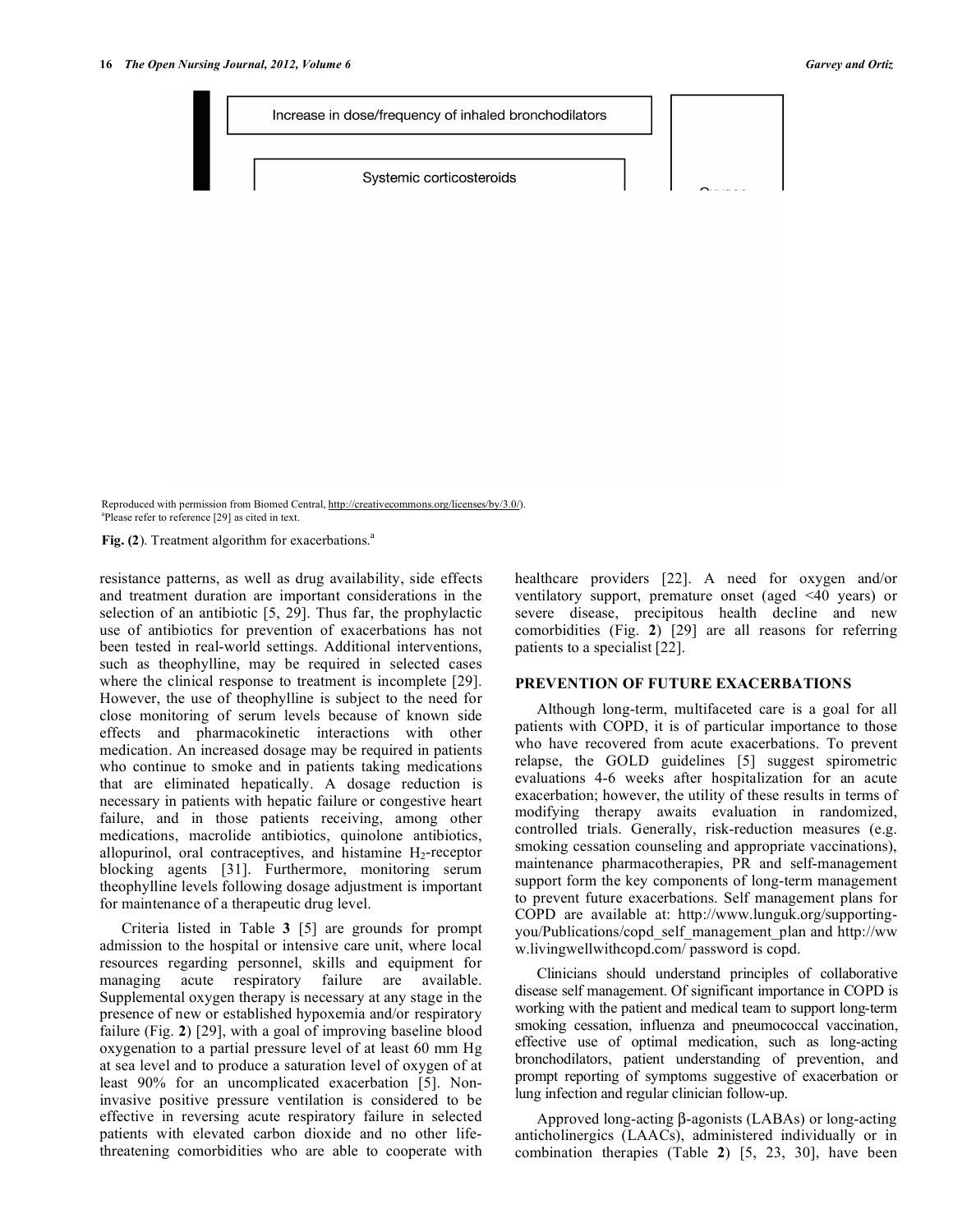## **Table 2. Examples of COPD Pharmacotherapiesa**

| Drug Class (Example)                                                            | <b>Recommended Purpose (Drug Class)</b>                                                 |  |  |  |
|---------------------------------------------------------------------------------|-----------------------------------------------------------------------------------------|--|--|--|
| <b>Increase Dose and/or Frequency for Acute Exacerbations</b>                   |                                                                                         |  |  |  |
| Short-acting $\beta_2$ -agonist<br>Albuterol                                    | Can be used during all stages of the disease                                            |  |  |  |
| Long-Acting Agents (for prevention of future exacerbations)                     |                                                                                         |  |  |  |
| <i>LABA</i><br>Formoterol<br>Arfomoterol<br>Salmeterol                          | Maintenance therapy beginning in GOLD II; more effective than short-acting agents alone |  |  |  |
| Long-acting anticholinergic<br>Tiotropium <sup>1</sup>                          | Maintenance therapy beginning in GOLD II; more effective than short-acting agents alone |  |  |  |
| LABA/inhaled corticosteroid combinations<br>Salmeterol/Fluticasone <sup>2</sup> | Can be used for the treatment of patients with severe and very severe COPD              |  |  |  |

<sup>1</sup>Indicated to reduce exacerbations.

<sup>2</sup>Indicated to reduce exacerbations in COPD patients with a history of exacerbations.

LABA=Long-acting  $\beta_2$ -agonist; GOLD II=Global Initiative for Chronic Obstructive Lung Disease stage II (moderate COPD); COPD=chronic obstructive pulmonary disease.  $P$ lease refer to references [5, 23, 30] as cited in text.

## Table 3. Indicators for Hospital or ICU Admission for Patients with Exacerbations<sup>a</sup>

#### **Hospital Admission1**

- Advanced age or very little family/home support
- Uncertain diagnosis
- Severe disease/increased severity or frequency of symptoms
- Development of new symptoms, such as peripheral edema and cyanosis
- Significant comorbidities
- Newly occurring arrhythmias

#### **ICU Admission**

- Severe breathlessness, unresponsive to initial therapy
- Confusion, lethargy, coma or other changes in mental status
- Hypercapnia, respiratory acidosis or worsening hypoxemia despite appropriate interventions
- Requirement for invasive mechanical ventilation
- Hemodynamic instability, e.g. tachycardia, arrhythmias or hypotension

1 Local resources should be considered.

ICU=intensive care unit.

a Please refer to reference [5] as cited in text.

shown to be effective for the maintenance treatment of stable COPD. Together with results from two separate megatrials [23, 30], the exacerbation-reducing benefits of the LABA/inhaled corticosteroid combination, salmeterol/fluticasone, and the LAAC, tiotropium, suggest that these medications can reduce disease progression. More precisely, salmeterol/fluticasone and tiotropium can potentially decrease exacerbation frequency or prevent future exacerbations, thereby reducing the need for healthcare utilization.

 In addition, PR, including patient education on disease self-management strategies and monitored, supervised exercise, has been shown to improve dyspnea, exercise capacity and quality of life, and has been shown to reduce healthcare utilization in persons with chronic lung disease.

There is emerging evidence regarding the role of PR in patients recovering from an acute event, particularly if sustained over the long-term [5].

 Self-management plans, whether independently administered or incorporated as part of PR (e.g. physiciandirected action plan, including prescriptions of relevant medications and strategies for optimizing daily activities), empower patients to recognize symptoms and provide a guide as to appropriate next steps. Regardless of the established long-term plan, patients should be examined within at least four weeks following hospital discharge [22].

 The goals of the initial follow-up and regular treatment reviews are primarily to monitor disease progression, symptoms and overall health status of the patient (Table **4**) [5]. However, regular provider—patient meetings also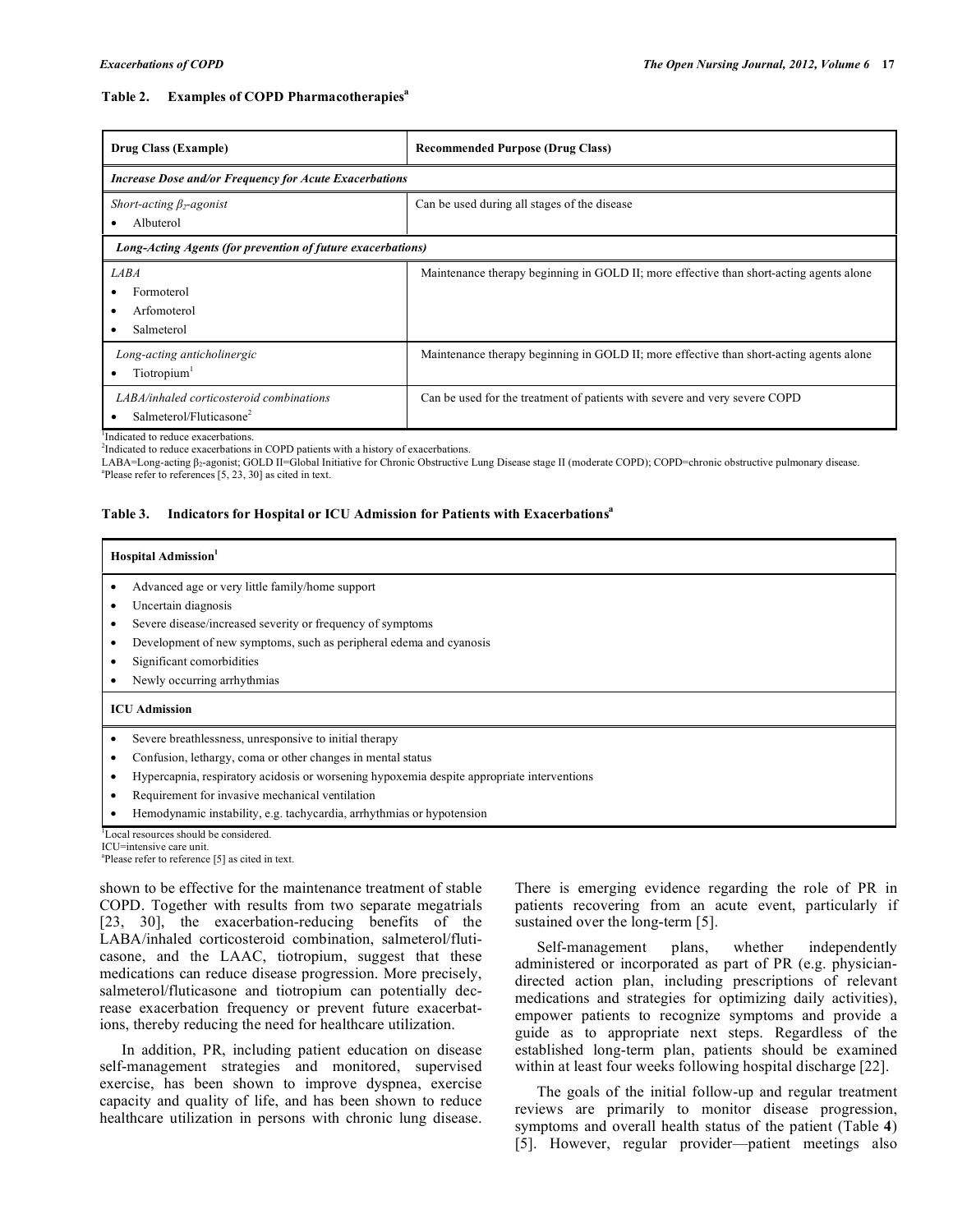#### **Table 4. Follow-Up and Regular Review of Patients with Exacerbationsa**

| <b>Risk Factors</b>                                                                                                                                                                                                                                                                                                                                                 |  |  |  |
|---------------------------------------------------------------------------------------------------------------------------------------------------------------------------------------------------------------------------------------------------------------------------------------------------------------------------------------------------------------------|--|--|--|
| Assess any modifiable risk factors<br>Assess smoking behavior since index event<br>Ask if patient wants to quit smoking                                                                                                                                                                                                                                             |  |  |  |
| <b>Disease Progression and Patient Health Status</b>                                                                                                                                                                                                                                                                                                                |  |  |  |
| Assess dyspnea qualitatively through questions regarding ADL<br>Note patient perceptions regarding own symptoms and abilities to perform ADL<br>Note somnolence, development of new or worsening of current symptoms<br>٠<br>Assess any medical care sought by patient after index event<br>Enable access to appropriate treatments and management of comorbidities |  |  |  |
| <b>Treatment Review</b>                                                                                                                                                                                                                                                                                                                                             |  |  |  |
| Assess patient adherence to prescribed dosing of medication<br>Assess inhalation technique for relevant medications<br>Assess the use of alternate remedies<br>Ask about difficulties in filling prescriptions, e.g. due to cost<br>٠                                                                                                                               |  |  |  |
| Note patient perceptions regarding treatment efficacy<br>Adjust treatments if necessary according to patient needs and preferences<br>In patients who continue to smoke, work collaboratively with the patient's physician to assist the patient with effective, long-term cessation by                                                                             |  |  |  |

prescribing effect medication, giving the patient clear, supportive message to quit, and referring the patient to community cessation programs.

ADL=activities of daily living. <sup>a</sup>Please refer to reference [5] as cited in text.

present opportunities for the NP/PA to establish a rapport with patients and better understand their personal and healthrelated goals. It has been established that treatment plans incorporating, for example, individualized diet and exercise programs; education around pharmacotherapies, disease, inhalation techniques [32] and relaxation practices, can improve the mental and physical well-being of patients. Regular follow-up also allows the healthcare practitioner to note early signs of exacerbations and educate patients about the importance of symptom reporting (e.g. as part of a selfmanagement plan) and self-management.

## **ROLE OF NPs AND PAs**

 The management of COPD exacerbations is variable in critical [33] and primary care [34] settings, in spite of recommendations from major respiratory guidelines [5, 22]. Delegating collaborative patient evaluation, management and follow-up in an orchestrated manner by NPs and PAs in these settings may improve the consistency and quality of care in patients who are prone to or experiencing an exacerbation. Historically, supervised NPs and PAs have provided similar quality of emergency care to patients with acute respiratory disease as physicians have provided [35]. A vital part of expanding NP and PA involvement in all aspects of exacerbation management is to increase their knowledge base, the positive effects of which are shown in the results from the Stemming the Tide of Antibiotic Resistance (STARS) [36] educational initiative, which included NPs as participants. In addition, Sridhar *et al.,* [37] reported that nurse-led care for patients who were hospitalized with an acute exacerbation, including PR, self-management education and an action plan, resulted in reduced primary care consultations and mortality rates.

## **CONCLUSIONS**

 Expanded knowledge of treatment components could positively affect healthcare-provider management, and prescribing practices and attitudes in the treatment of exacerbations of COPD. Further studies are needed to assess the impact of real-world interventions involving NPs and PAs on preventing or delaying exacerbation recurrence in patients following recovery from an index event.

## **CONFLICT OF INTEREST**

 Chris Garvey has received consultation fees from Boehringer Ingelheim/Pfizer and Sepracor and is a speakers' bureau member for Boehringer Ingelheim. Gabriel Ortiz has been a consultant to Boehringer Ingelheim, CSL Behring, Pfizer, Sanofi-Aventis, Schering-Plough/Merck, Sepracor and TEVA, and is a member of the following speakers' bureaus: Phadia US/Quest Diagnostics, Sanofi-Aventis, Schering-Plough/Merck and TEVA.

# **ACKNOWLEDGEMENTS**

 Manuscript preparation, including medical writing assistance which was provided by Zeena Nackerdien, PhD, of Envision Scientific Solutions, was supported by Boehringer Ingelheim Pharmaceuticals Inc. and Pfizer Inc. The article reflects the concepts of the authors and is their sole responsibility. It was not reviewed by Boehringer Ingelheim Pharmaceuticals Inc. and Pfizer Inc, except to ensure medical and safety accuracy.

# **REFERENCES**

[1] Forum of International Respiratory Societies. 2010: The Year of the Lung Declaration. Available from: http://dev.ersnet.org/uploa ds/Document/9c/WEB\_CHEMIN\_5600\_1260787644.pdf. Published December 6, 2009 [Accessed August 15, 2011].